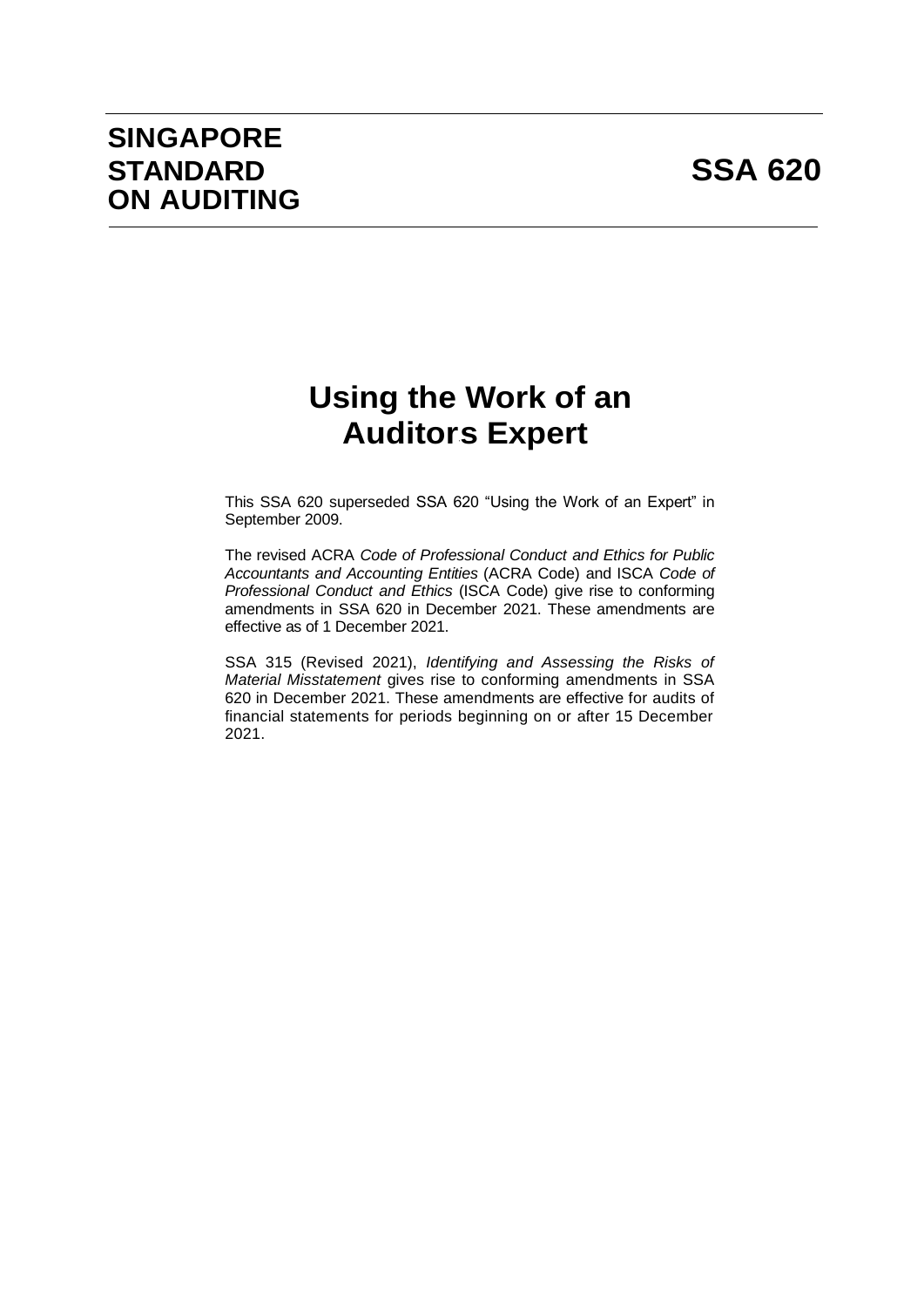# **SINGAPORE STANDARD ON AUDITING 620 USING THE WORK OF AN AUDITORS EXPERT**

(Effective for audits of financial statements for periods beginning on or after 15 December 2021)

#### **CONTENTS**

Paragraph

| <b>Foreword</b>                                                             |           |
|-----------------------------------------------------------------------------|-----------|
| Introduction                                                                |           |
| Scope of this SSA                                                           | $1 - 2$   |
| The Auditors Responsibility for the Audit Opinion                           | 3         |
| <b>Effective Date</b>                                                       | 4         |
| <b>Objectives</b>                                                           | 5         |
| <b>Definitions</b>                                                          | 6         |
| <b>Requirements</b>                                                         |           |
| Determining the Need for an Auditors Expert                                 | 7         |
| Nature, Timing and Extent of Audit Procedures                               | 8         |
| The Competence, Capabilities and Objectivity of the Auditors Expert         | 9         |
| Obtaining an Understanding of the Field of Expertise of the Auditors Expert | 10        |
| Agreement with the Auditors Expert                                          | 11        |
| Evaluating the Adequacy of the Auditors Experts Work                        | $12 - 13$ |
| Reference to the Auditors Expert in the Auditors Report                     | $14 - 15$ |
| <b>Application and Other Explanatory Material</b>                           |           |
| Definition of an Auditor's Expert                                           | $A1-A3$   |
| Determining the Need for an Auditors Expert                                 | A4-A9     |
| Nature, Timing and Extent of Audit Procedures                               | A10-A13   |
| The Competence, Capabilities and Objectivity of the Auditors Expert         | A14-A20   |
| Obtaining an Understanding of the Field of Expertise of the Auditors Expert | A21-A22   |
| Agreement with the Auditors Expert                                          | A23-A31   |
| Evaluating the Adequacy of the Auditors Experts Work                        | A32-A40   |
| Reference to the Auditors Expert in the Auditors Report                     | A41-A42   |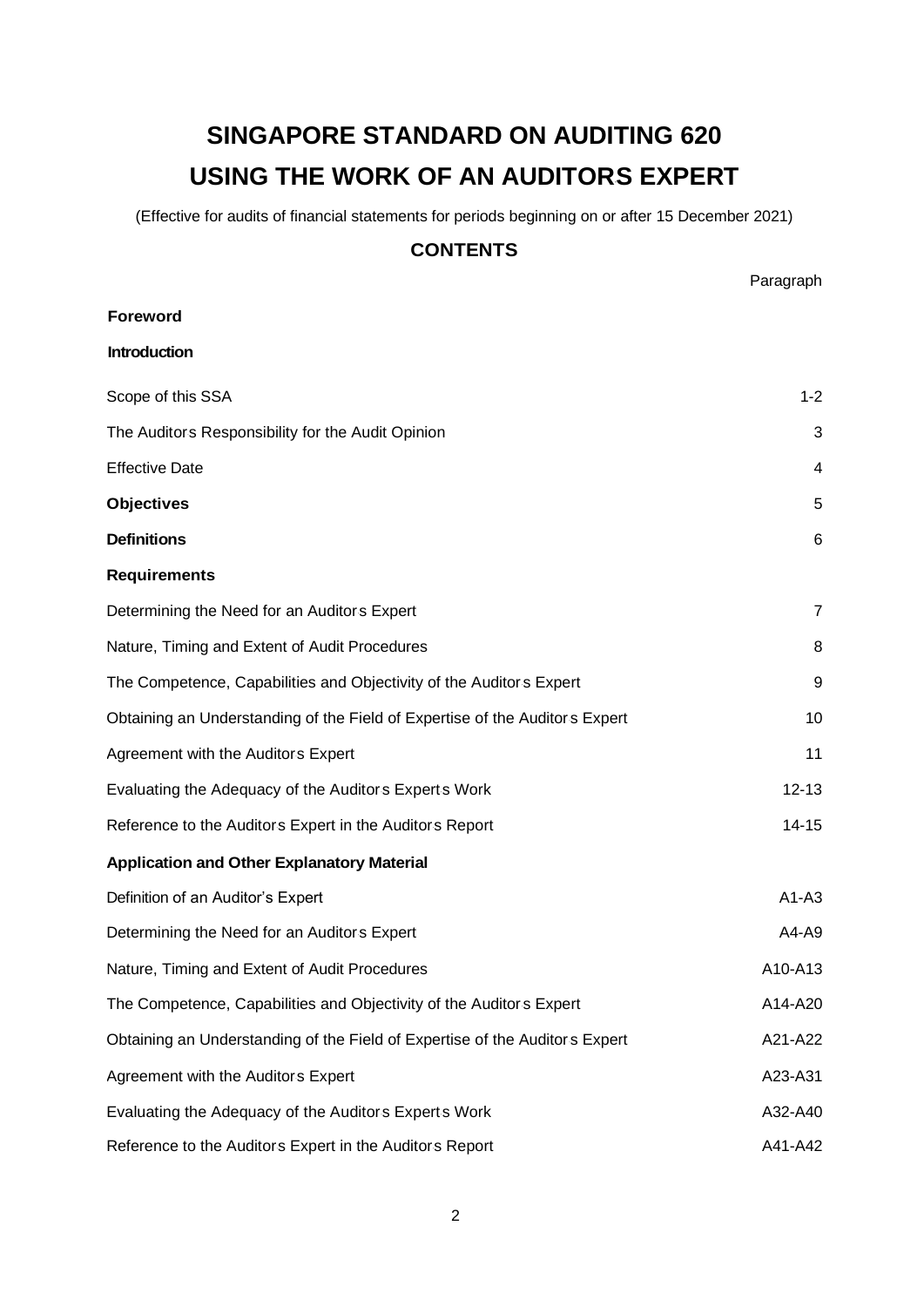Appendix: Considerations for Agreement between the Auditor and an Auditors External Expert

Singapore Standard on Auditing (SSA) 620, "Using the Work of an Auditor's Expert" should be read in conjunction with SSA 200, "Overall Objectives of the Independent Auditor and the Conduct of an Audit in Accordance with Singapore Standards on Auditing."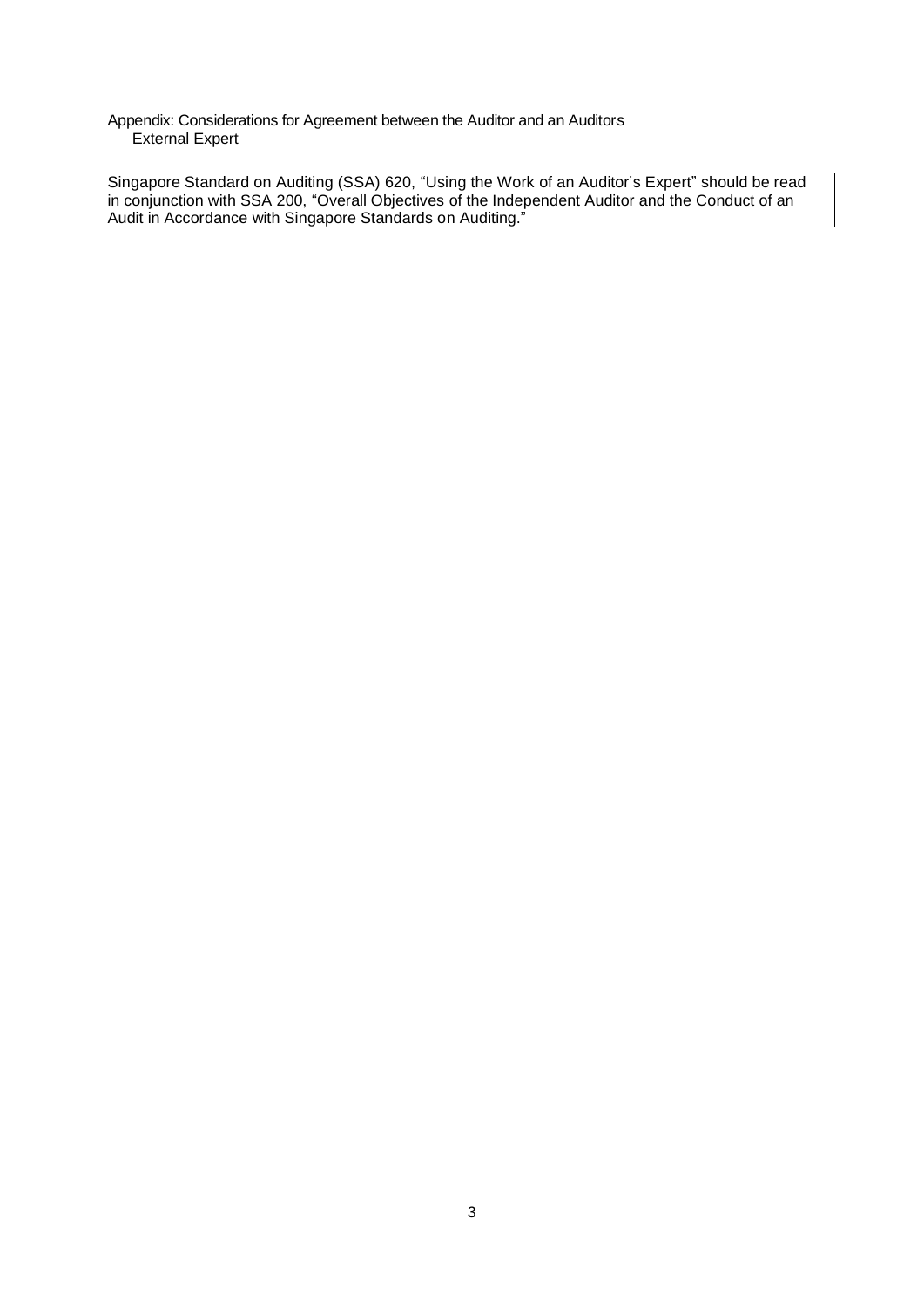# **SINGAPORE STANDARD SSA 620 ON AUDITING**

# **Foreword**

This Standard is based on International Standard on Auditing 620.

### **Introduction**

#### **Scope of this SSA**

- 1. This Singapore Standard on Auditing (SSA) deals with the auditor's responsibilities relating to the work of an individual or organization in a field of expertise other than accounting or auditing, when that work is used to assist the auditor in obtaining sufficient appropriate audit evidence.
- 2. This SSA does not deal with:
	- (a) Situations where the engagement team includes a member, or consults an individual or organization, with expertise in a specialized area of accounting or auditing, which are dealt with in SSA 220; <sup>1</sup> or
	- (b) The auditor's use of the work of an individual or organization possessing expertise in a field other than accounting or auditing, whose work in that field is used by the entity to assist the entity in preparing the financial statements (a management's expert), which is dealt with in SSA 500.<sup>2</sup>

#### **The Auditor's Responsibility for the Audit Opinion**

3. The auditor has sole responsibility for the audit opinion expressed, and that responsibility is not reduced by the auditors use of the work of an auditors expert. Nonetheless, if the auditor using the work of an auditors expert, having followed this SSA, concludes that the work of that expert is adequate for the auditors purposes, the auditor may accept that experts findings or conclusions in the experts field as appropriate audit evidence.

# **Effective Date**

4. This SSA is effective for audits of financial statements for periods beginning on or after 15 December 2021.

### **Objectives**

- 5. The objectives of the auditor are:
	- (a) To determine whether to use the work of an auditor's expert; and
	- (b) If using the work of an auditor's expert, to determine whether that work is adequate for the auditor's purposes.

<sup>1</sup> SSA 220, "Quality Control for an Audit of Financial Statements," paragraphs A10, A20-A22.

<sup>&</sup>lt;sup>2</sup> SSA 500, "Audit Evidence," paragraphs A34-A48.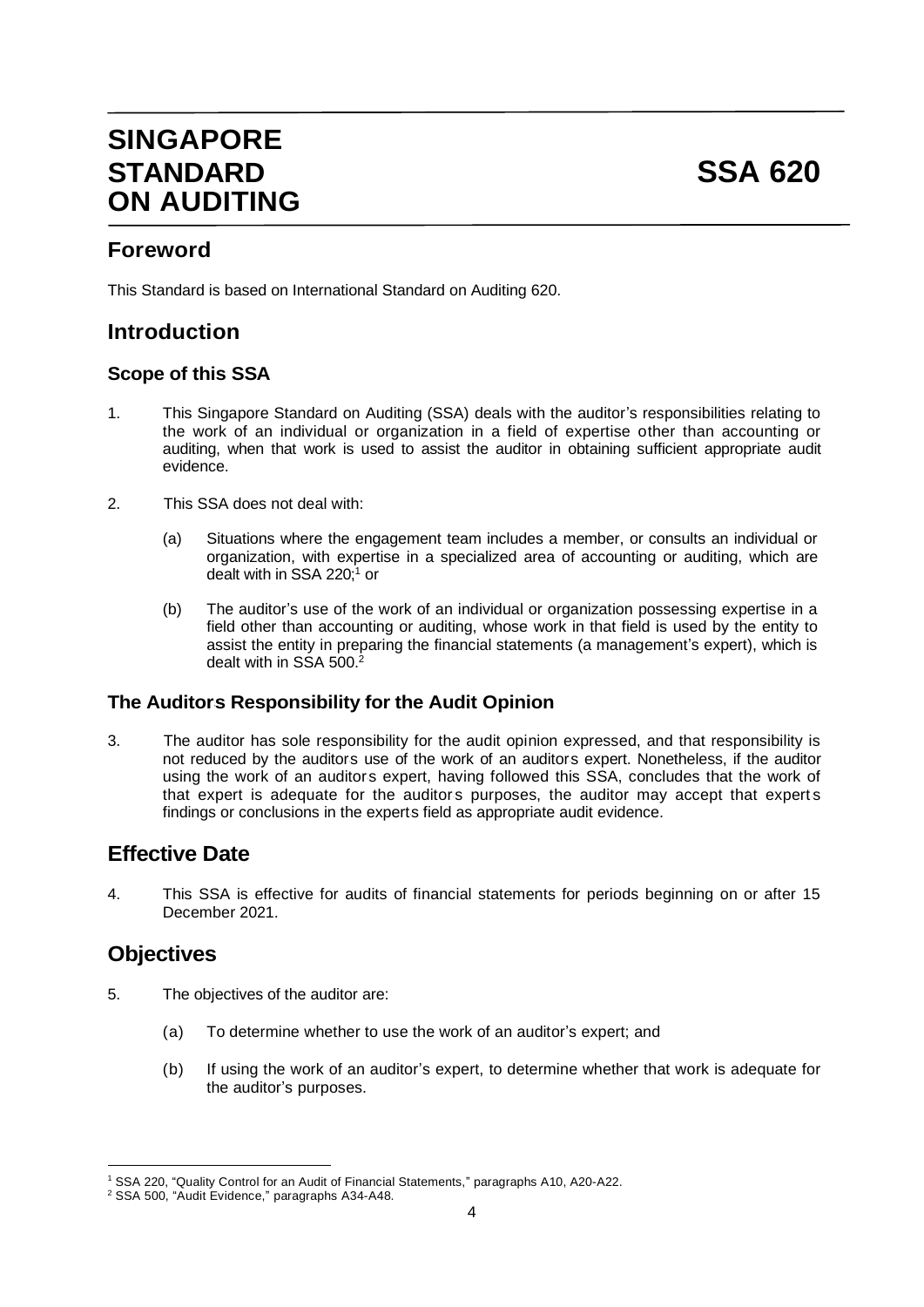# **Definitions**

- 6. For purposes of the SSAs, the following terms have the meanings attributed below:
	- (a) Auditor's expert An individual or organization possessing expertise in a field other than accounting or auditing, whose work in that field is used by the auditor to assist the auditor in obtaining sufficient appropriate audit evidence. An auditor's expert may be either an auditor's internal expert (who is a partner<sup>3</sup> or staff, including temporary staff, of the auditor's firm or a network firm), or an auditor's external expert. (Ref: Para. A1- A3)
	- (b) Expertise Skills, knowledge and experience in a particular field.
	- *(c)* Management's expert An individual or organization possessing expertise in a field other than accounting or auditing, whose work in that field is used by the entity to assist the entity in preparing the financial statements.

## **Requirements**

#### **Determining the Need for an Auditor's Expert**

7. If expertise in a field other than accounting or auditing is necessary to obtain sufficient appropriate audit evidence, the auditor shall determine whether to use the work of an auditor's expert. (Ref: Para. A4-A9)

#### **Nature, Timing and Extent of Audit Procedures**

- 8. The nature, timing and extent of the auditors procedures with respect to the requirements in paragraphs 9-13 of this SSA will vary depending on the circumstances. In determining the nature, timing and extent of those procedures, the auditor shall consider matters including: (Ref: Para. A10)
	- (a) The nature of the matter to which that expert's work relates;
	- (b) The risks of material misstatement in the matter to which that expert's work relates;
	- (c) The significance of that expert's work in the context of the audit;
	- (d) The auditor's knowledge of and experience with previous work performed by that expert; and
	- (e) Whether that expert is subject to the auditor's firm's quality control policies and procedures. (Ref: Para. A11-A13)

#### **The Competence, Capabilities and Objectivity of the Auditor's Expert**

9. The auditor shall evaluate whether the auditor's expert has the necessary competence, capabilities and objectivity for the auditor's purposes. In the case of an auditor's external expert, the evaluation of objectivity shall include inquiry regarding interests and relationships that may create a threat to that expert's objectivity. (Ref: Para. A14-A20)

<sup>&</sup>lt;sup>3</sup> "Partner" and "firm" should be read as referring to their public sector equivalents where relevant.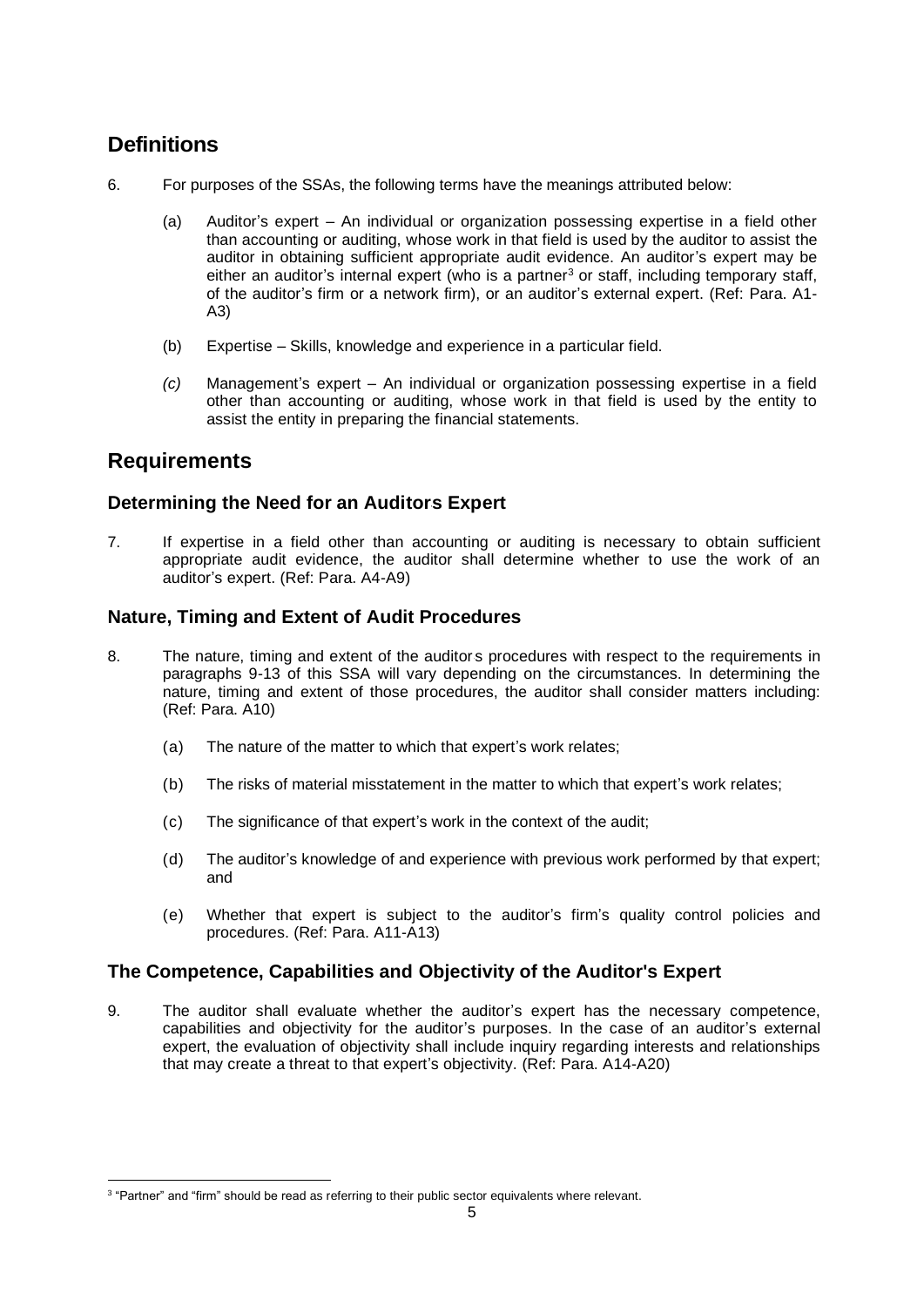#### **Obtaining an Understanding of the Field of Expertise of the Auditor's Expert**

- 10. The auditor shall obtain a sufficient understanding of the field of expertise of the auditor's expert to enable the auditor to: (Ref: Para. A21-A22)
	- (a) Determine the nature, scope and objectives of that expert's work for the auditor's purposes; and
	- (b) Evaluate the adequacy of that work for the auditor's purposes.

#### **Agreement with the Auditor's Expert**

- 11. The auditor shall agree, in writing when appropriate, on the following matters with the auditor's expert: (Ref: Para. A23-A26)
	- (a) The nature, scope and objectives of that expert's work; (Ref: Para. A27)
	- (b) The respective roles and responsibilities of the auditor and that expert; (Ref: Para. A28- A29)
	- (c) The nature, timing and extent of communication between the auditor and that expert, including the form of any report to be provided by that expert; and (Ref: Para. A30)
	- (d) The need for the auditor's expert to observe confidentiality requirements. (Ref: Para. A31)

#### **Evaluating the Adequacy of the Auditor's Expert's Work**

- 12. The auditor shall evaluate the adequacy of the auditor's expert's work for the auditor's purposes, including: (Ref: Para. A32)
	- (a) The relevance and reasonableness of that expert's findings or conclusions, and their consistency with other audit evidence; (Ref: Para. A33-A34)
	- (b) If that expert's work involves use of significant assumptions and methods, the relevance and reasonableness of those assumptions and methods in the circumstances; and (Ref: Para. A35-A37)
	- (c) If that expert's work involves the use of source data that is significant to that expert's work, the relevance, completeness, and accuracy of that source data. (Ref: Para. A38- A39)
- 13. If the auditor determines that the work of the auditor's expert is not adequate for the auditor's purposes, the auditor shall: (Ref: Para. A40)
	- (a) Agree with that expert on the nature and extent of further work to be performed by that expert; or
	- (b) Perform additional audit procedures appropriate to the circumstances.

#### **Reference to the Auditor's Expert in the Auditor's Report**

14. The auditor shall not refer to the work of an auditor's expert in an auditor's report containing an unmodified opinion unless required by law or regulation to do so. If such reference is required by law or regulation, the auditor shall indicate in the auditor's report that the reference does not reduce the auditor's responsibility for the auditor's opinion. (Ref: Para. A41)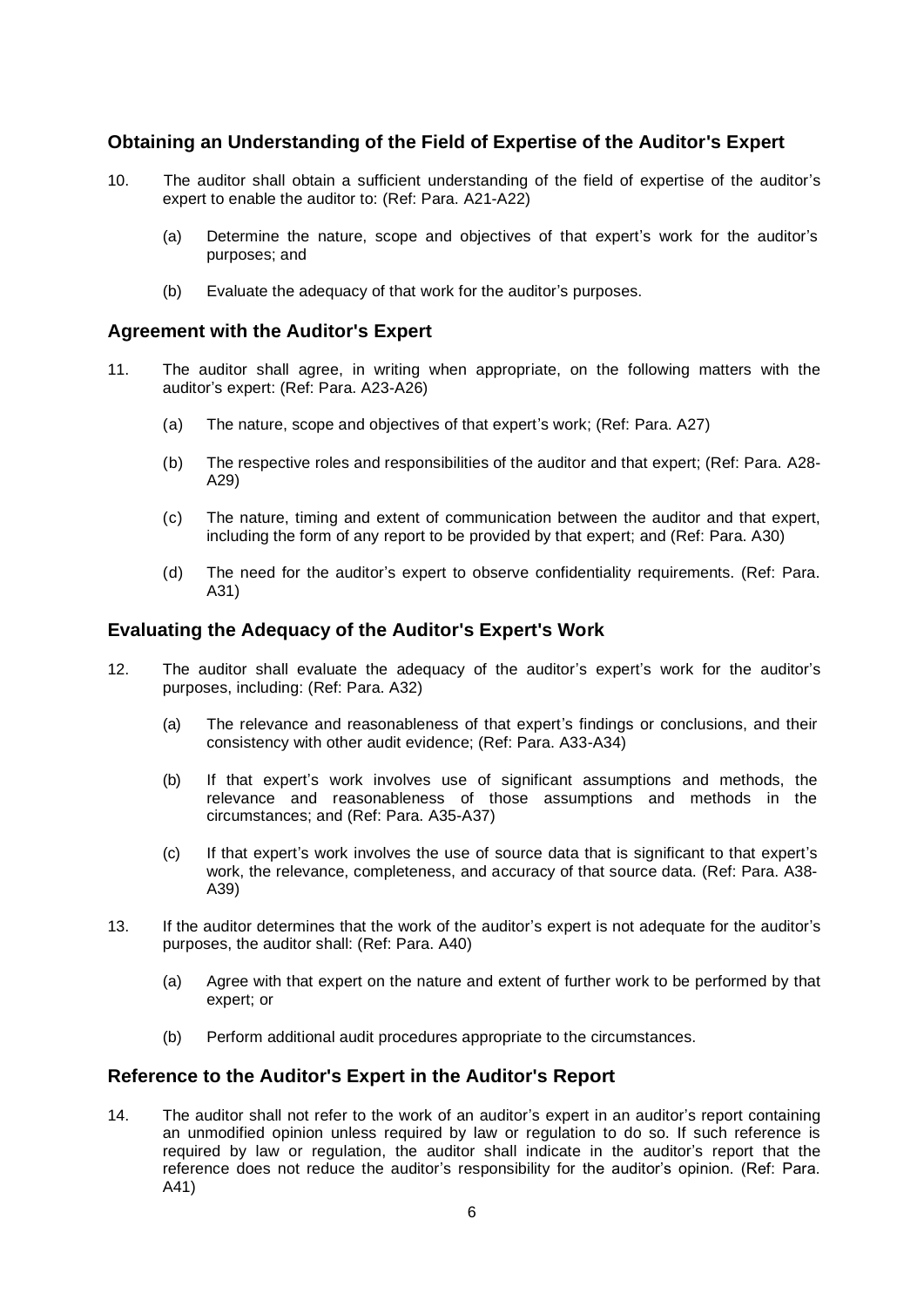15. If the auditor makes reference to the work of an auditor's expert in the auditor's report because such reference is relevant to an understanding of a modification to the auditor's opinion, the auditor shall indicate in the auditor's report that such reference does not reduce the auditor's responsibility for that opinion. (Ref: Para. A42)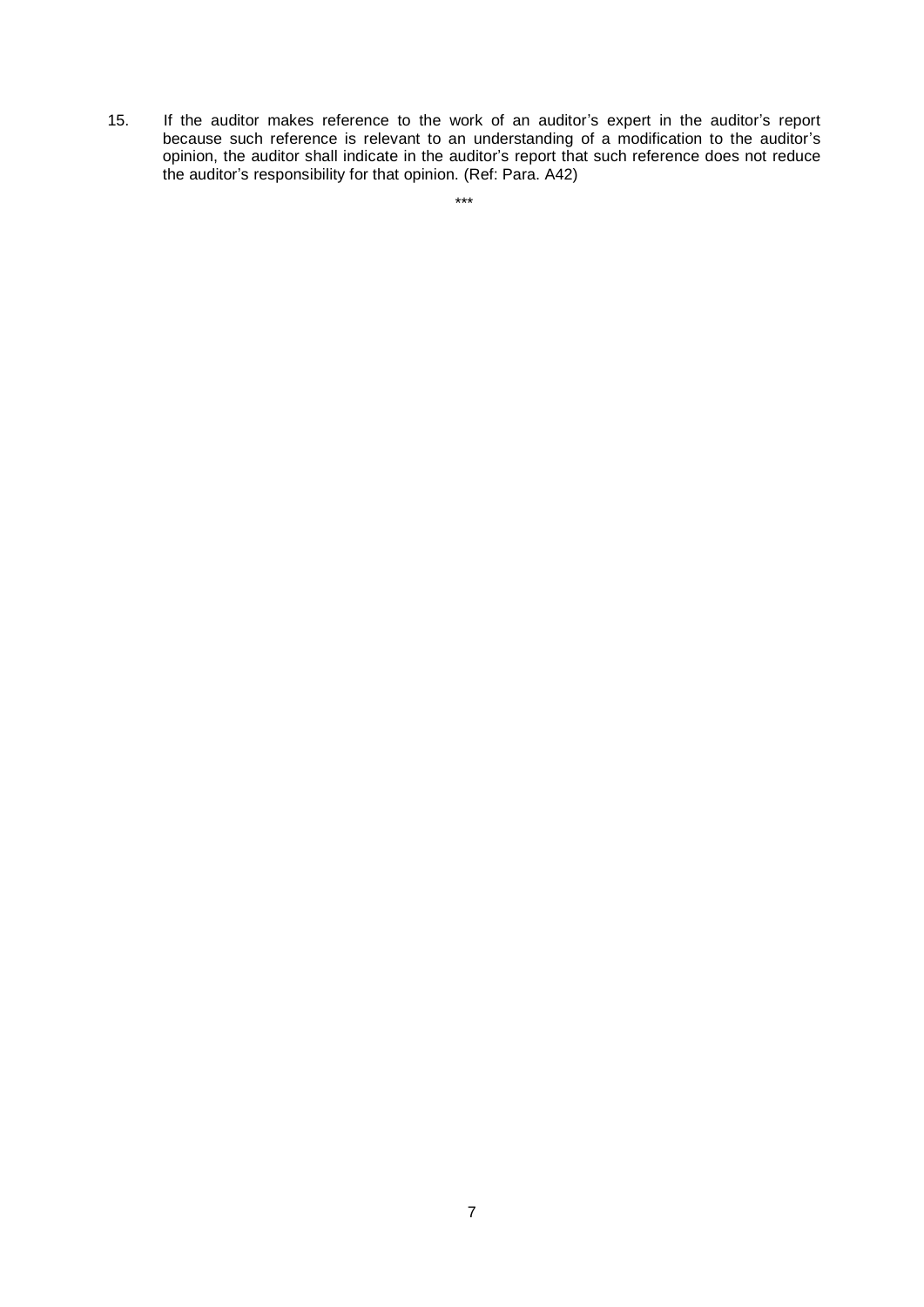# **Application and Other Explanatory Material**

### **Definitions of an Auditor's Expert** (Ref: Para. 6(a))

- A1. Expertise in a field other than accounting or auditing may include expertise in relation to such matters as:
	- The valuation of complex financial instruments, land and buildings, plant and machinery, jewelry, works of art, antiques, intangible assets, assets acquired and liabilities assumed in business combinations and assets that may have been impaired.
	- The actuarial calculation of liabilities associated with insurance contracts or employee benefit plans.
	- The estimation of oil and gas reserves.
	- The valuation of environmental liabilities, and site clean-up costs.
	- The interpretation of contracts, laws and regulations.
	- The analysis of complex or unusual tax compliance issues.
- A2. In many cases, distinguishing between expertise in accounting or auditing, and expertise in another field, will be straightforward, even where this involves a specialized area of accounting or auditing. For example, an individual with expertise in applying methods of accounting for deferred income tax can often be easily distinguished from an expert in taxation law. The former is not an expert for the purposes of this SSA as this constitutes accounting expertise; the latter is an expert for the purposes of this SSA as this constitutes legal expertise. Similar distinctions may also be able to be made in other areas, for example, between expertise in methods of accounting for financial instruments, and expertise in complex modeling for the purpose of valuing financial instruments. In some cases, however, particularly those involving an emerging area of accounting or auditing expertise, distinguishing between specialized areas of accounting or auditing, and expertise in another field, will be a matter of professional judgment. Applicable professional rules and standards regarding education and competency requirements for accountants and auditors may assist the auditor in exercising that judgment.<sup>4</sup>
- A3. It is necessary to apply judgment when considering how the requirements of this SSA are affected by the fact that an auditor's expert may be either an individual or an organization. For example, when evaluating the competence, capabilities and objectivity of an auditor's expert, it may be that the expert is an organization the auditor has previously used, but the auditor has no prior experience of the individual expert assigned by the organization for the particular engagement; or it may be the reverse, that is, the auditor may be familiar with the work of an individual expert but not with the organization that expert has joined. In either case, both the personal attributes of the individual and the managerial attributes of the organization (such as systems of quality control the organization implements) may be relevant to the auditor's evaluation.

#### **Determining the Need for an Auditors Expert** (Ref: Para. 7)

- A4. An auditor's expert may be needed to assist the auditor in one or more of the following:
	- Obtaining an understanding of the entity and its environment, the applicable financial reporting framework and the entity's system of internal control.

<sup>4</sup> For example, International Education Standard 8, "Competence Requirements for Audit Professionals" may be of assistance.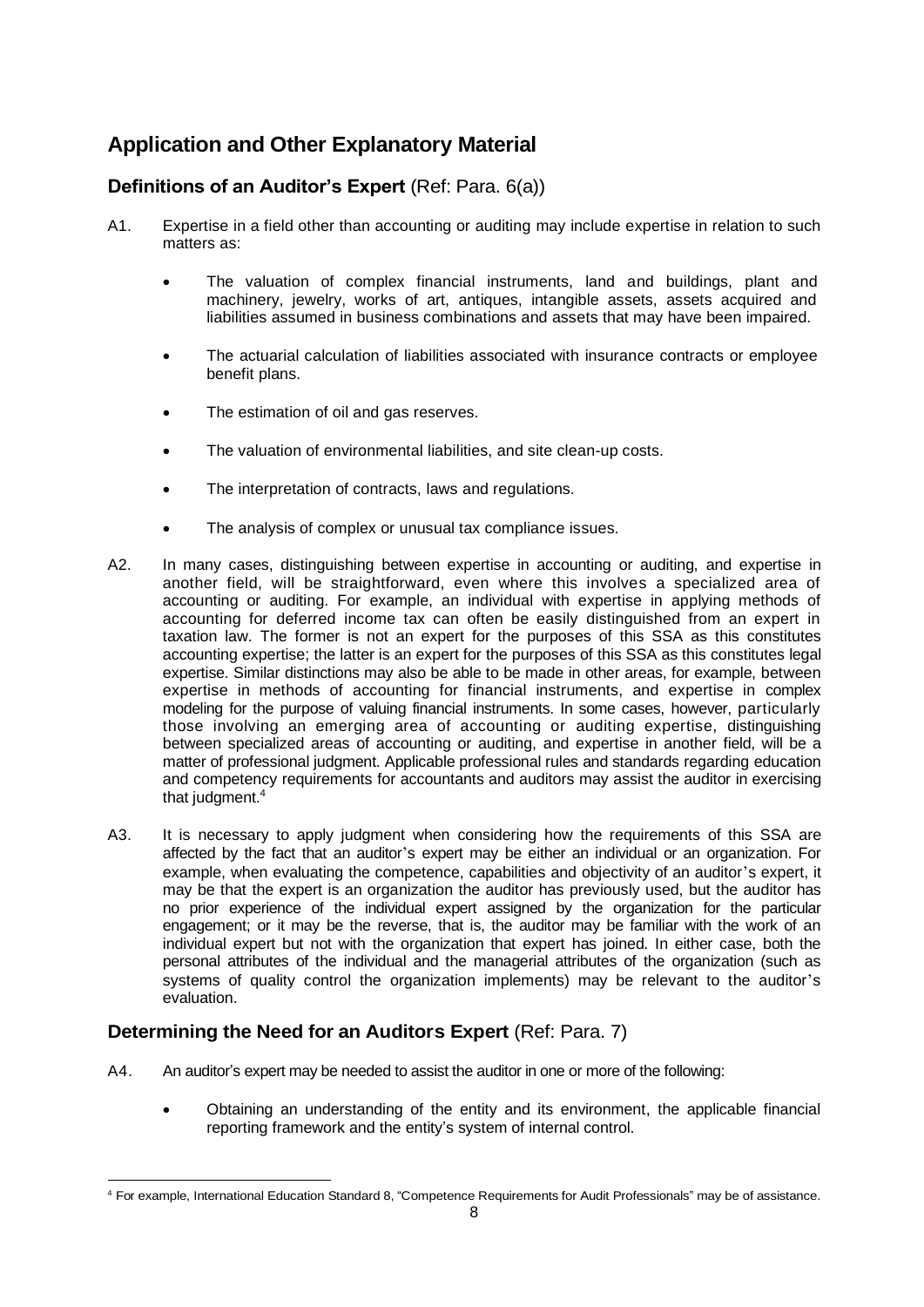- Identifying and assessing the risks of material misstatement.
- Determining and implementing overall responses to assessed risks at the financial statement level.
- Designing and performing further audit procedures to respond to assessed risks at the assertion level, comprising tests of controls or substantive procedures.
- Evaluating the sufficiency and appropriateness of audit evidence obtained in forming an opinion on the financial statements.
- A5. The risks of material misstatement may increase when expertise in a field other than accounting is needed for management to prepare the financial statements, for example, because this may indicate some complexity, or because management may not possess knowledge of the field of expertise. If in preparing the financial statements management does not possess the necessary expertise, a management's expert may be used in addressing those risks. Relevant controls, including controls that relate to the work of a management's expert, if any, may also reduce the risks of material misstatement.
- A6. If the preparation of the financial statements involves the use of expertise in a field other than accounting, the auditor, who is skilled in accounting and auditing, may not possess the necessary expertise to audit those financial statements. The engagement partner is required to be satisfied that the engagement team, and any auditor's experts who are not part of the engagement team, collectively have the appropriate competence and capabilities to perform the audit engagement.<sup>5</sup> Further, the auditor is required to ascertain the nature, timing and extent of resources necessary to perform the engagement.<sup>6</sup> The auditor's determination of whether to use the work of an auditor's expert, and if so when and to what extent, assists the auditor in meeting these requirements. As the audit progresses, or as circumstances change, the auditor may need to revise earlier decisions about using the work of an auditor's expert.
- A7. An auditor who is not an expert in a relevant field other than accounting or auditing may nevertheless be able to obtain a sufficient understanding of that field to perform the audit without an auditor's expert. This understanding may be obtained through, for example:
	- Experience in auditing entities that require such expertise in the preparation of their financial statements.
	- Education or professional development in the particular field. This may include formal courses, or discussion with individuals possessing expertise in the relevant field for the purpose of enhancing the auditor's own capacity to deal with matters in that field. Such discussion differs from consultation with an auditor's expert regarding a specific set of circumstances encountered on the engagement where that expert is given all the relevant facts that will enable the expert to provide informed advice about the particular matter.<sup>7</sup>
	- Discussion with auditors who have performed similar engagements.
- A8. In other cases, however, the auditor may determine that it is necessary, or may choose, to use an auditor's expert to assist in obtaining sufficient appropriate audit evidence. Considerations when deciding whether to use an auditor's expert may include:
	- Whether management has used a management's expert in preparing the financial statements (see paragraph A9).
	- The nature and significance of the matter, including its complexity.

<sup>5</sup> SSA 220, paragraph 14.

<sup>6</sup> SSA 300, "Planning an Audit of Financial Statements," paragraph 8(e).

<sup>7</sup> SSA 220, paragraph A21.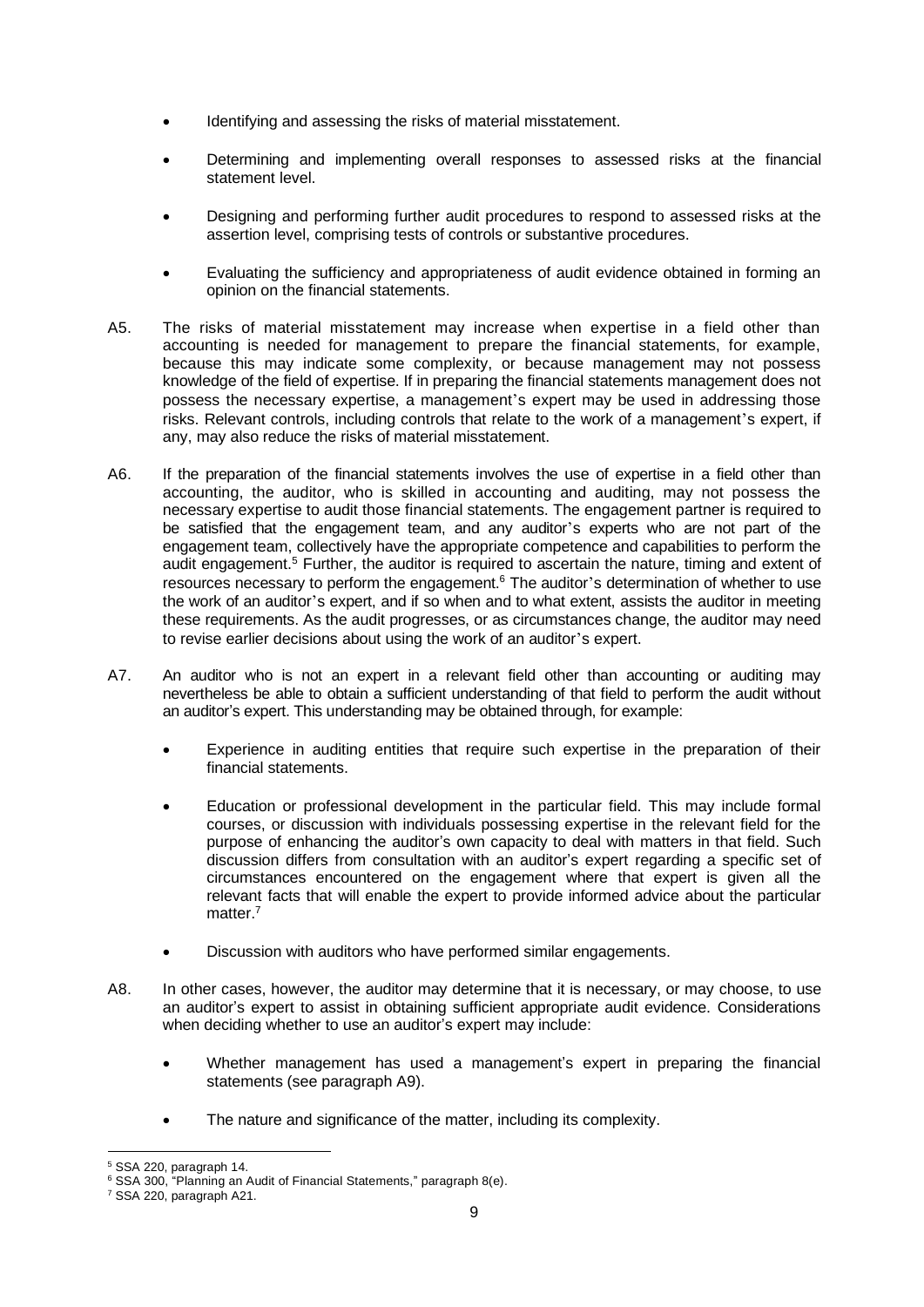- The risks of material misstatement in the matter.
- The expected nature of procedures to respond to identified risks, including the auditor's knowledge of and experience with the work of experts in relation to such matters; and the availability of alternative sources of audit evidence.
- A9. When management has used a management's expert in preparing the financial statements, the auditor's decision on whether to use an auditor's expert may also be influenced by such factors as:
	- The nature, scope and objectives of the management's expert's work.
	- Whether the management's expert is employed by the entity, or is a party engaged by it to provide relevant services.
	- The extent to which management can exercise control or influence over the work of the management's expert.
	- The management's expert's competence and capabilities.
	- Whether the management's expert is subject to technical performance standards or other professional or industry requirements.
	- Any controls within the entity over the management's expert's work.

SSA 500<sup>8</sup> includes requirements and guidance regarding the effect of the competence, capabilities and objectivity of management's experts on the reliability of audit evidence.

#### **Nature, Timing and Extent of Audit Procedures** (Ref: Para. 8)

- A10. The nature, timing and extent of audit procedures with respect to the requirements in paragraphs 9-13 of this SSA will vary depending on the circumstances. For example, the following factors may suggest the need for different or more extensive procedures than would otherwise be the case:
	- The work of the auditor's expert relates to a significant matter that involves subjective and complex judgments.
	- The auditor has not previously used the work of the auditor's expert, and has no prior knowledge of that expert's competence, capabilities and objectivity.
	- The auditor's expert is performing procedures that are integral to the audit, rather than being consulted to provide advice on an individual matter.
	- The expert is an auditor's external expert and is not, therefore, subject to the firm's quality control policies and procedures.

#### *The Auditor's Firm's Quality Control Policies and Procedures* (Ref: Para. 8(e))

A11. An auditor's internal expert may be a partner or staff, including temporary staff, of the auditor's firm, and therefore subject to the quality control policies and procedures of that firm in accordance with SSQC  $1^9$  or national requirements that are at least as demanding.<sup>10</sup> Alternatively, an auditor's internal expert may be a partner or staff, including temporary staff,

 $8$  SSA 500, paragraph 8.

<sup>9</sup> SSQC 1, "Quality Control for Firms that Perform Audits and Reviews of Financial Statements, and Other Assurance and Related Services Engagements," paragraph 12(f).

<sup>10</sup> SSA 220, paragraph 2.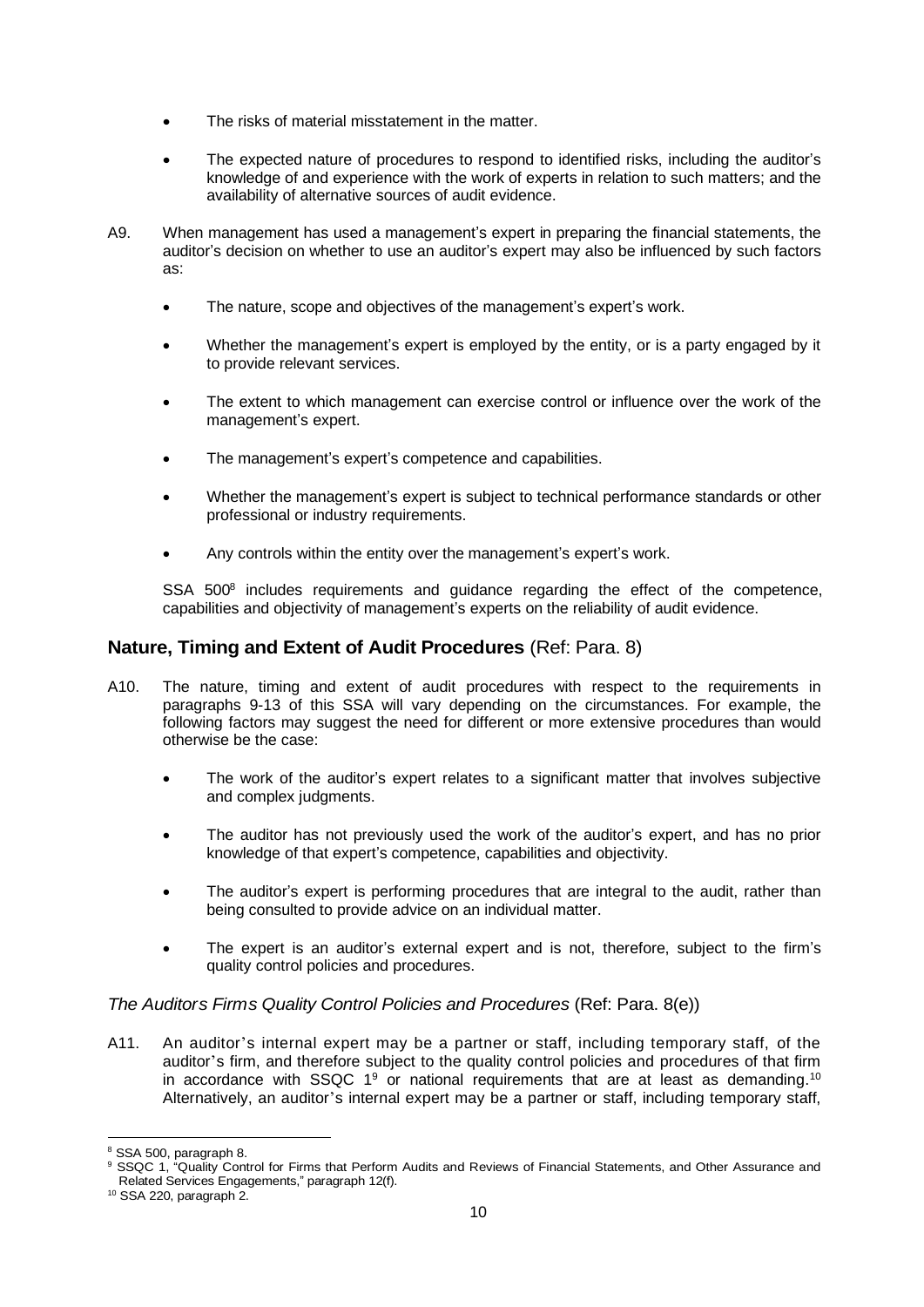of a network firm, which may share common quality control policies and procedures with the auditor's firm.

- A12. An auditor's external expert is not a member of the engagement team and is not subject to quality control policies and procedures in accordance with SSQC 1<sup>11</sup> In some jurisdictions, however, law or regulation may require that an auditor's external expert be treated as a member of the engagement team, and may therefore be subject to relevant ethical requirements, including those pertaining to independence, and other professional requirements, as determined by that law or regulation.
- A13. Engagement teams are entitled to rely on the firm's system of quality control, unless information provided by the firm or other parties suggests otherwise.<sup>12</sup> The extent of that reliance will vary with the circumstances, and may affect the nature, timing and extent of the auditor's procedures with respect to such matters as:
	- Competence and capabilities, through recruitment and training programs.
	- Objectivity. Auditor's internal experts are subject to relevant ethical requirements, including those pertaining to independence.
	- The auditor's evaluation of the adequacy of the auditor's expert's work. For example, the firm's training programs may provide auditor's internal experts with an appropriate understanding of the interrelationship of their expertise with the audit process. Reliance on such training and other firm processes, such as protocols for scoping the work of auditor's internal experts, may affect the nature, timing and extent of the auditor's procedures to evaluate the adequacy of the auditor's expert's work.
	- Adherence to regulatory and legal requirements, through monitoring processes.
	- Agreement with the auditor's expert.

Such reliance does not reduce the auditor's responsibility to meet the requirements of this SSA.

#### **The Competence, Capabilities and Objectivity of the Auditor's Expert** (Ref: Para. 9)

- A14. The competence, capabilities and objectivity of an auditor's expert are factors that significantly affect whether the work of the auditor's expert will be adequate for the auditor's purposes. Competence relates to the nature and level of expertise of the auditor's expert. Capability relates to the ability of the auditor's expert to exercise that competence in the circumstances of the engagement. Factors that influence capability may include, for example, geographic location, and the availability of time and resources. Objectivity relates to the possible effects that bias, conflict of interest, or the influence of others may have on the professional or business judgment of the auditor's expert.
- A15. Information regarding the competence, capabilities and objectivity of an auditor's expert may come from a variety of sources, such as:
	- Personal experience with previous work of that expert.
	- Discussions with that expert.
	- Discussions with other auditors or others who are familiar with that expert's work.

<sup>11</sup> SSQC 1, paragraph 12(f).

<sup>12</sup> SSA 220, paragraph 4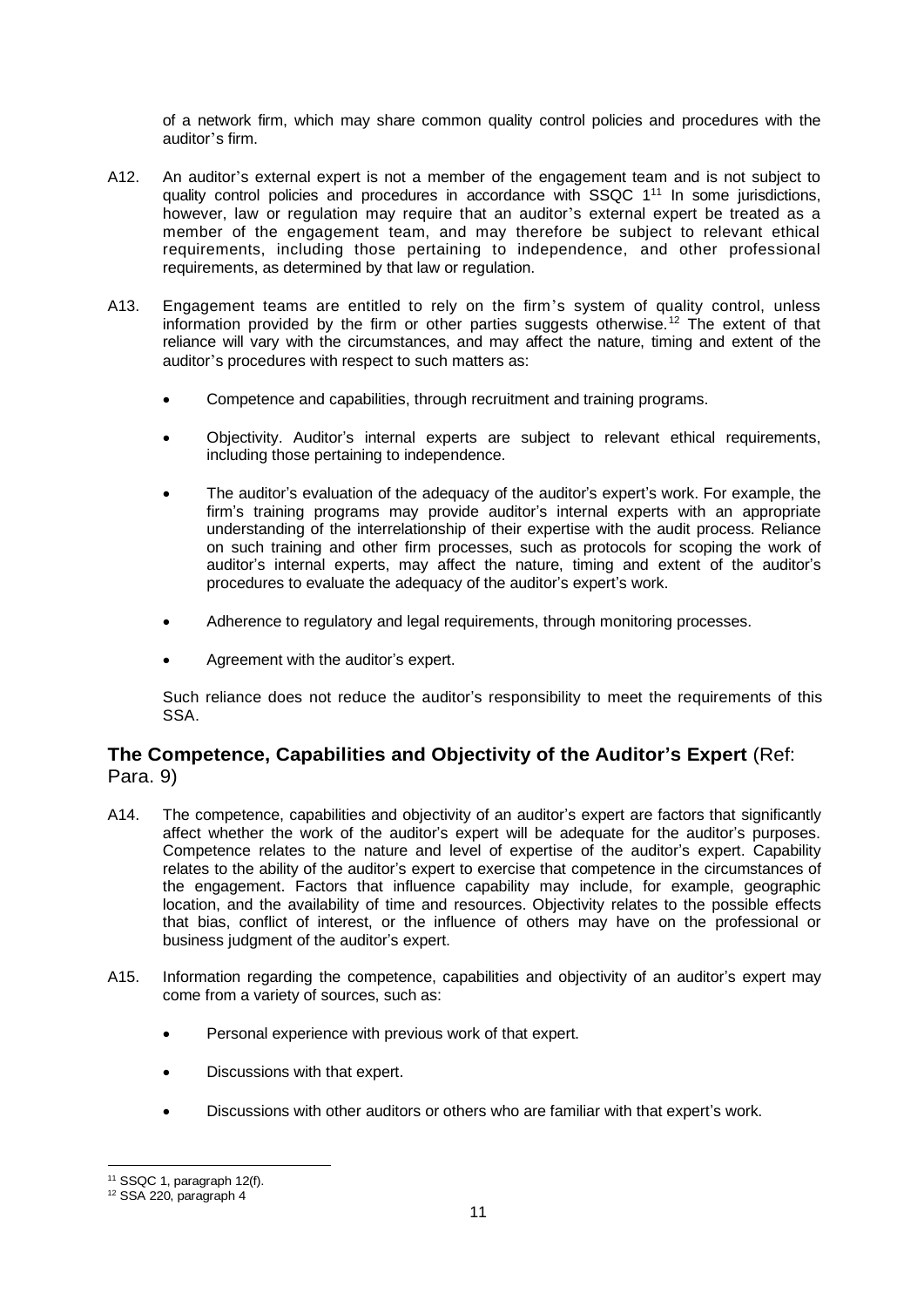- Knowledge of that expert's qualifications, membership of a professional body or industry association, license to practice, or other forms of external recognition.
- Published papers or books written by that expert.
- The auditor's firm's quality control policies and procedures (see paragraphs A11- A13).
- A16. Matters relevant to evaluating the competence, capabilities and objectivity of the auditor's expert include whether that expert's work is subject to technical performance standards or other professional or industry requirements, for example, ethical standards and other membership requirements of a professional body or industry association, accreditation standards of a licensing body, or requirements imposed by law or regulation.
- A17. Other matters that may be relevant include:
	- The relevance of the auditor's expert's competence to the matter for which that expert's work will be used, including any areas of specialty within that expert's field. For example, a particular actuary may specialize in property and casualty insurance, but have limited expertise regarding pension calculations.
	- The auditor's expert's competence with respect to relevant accounting and auditing requirements, for example, knowledge of assumptions and methods, including models where applicable, that are consistent with the applicable financial reporting framework.
	- Whether unexpected events, changes in conditions, or the audit evidence obtained from the results of audit procedures indicate that it may be necessary to reconsider the initial evaluation of the competence, capabilities and objectivity of the auditor's expert as the audit progresses.
- A18. A broad range of circumstances may threaten objectivity, for example, self-interest threats, advocacy threats, familiarity threats, self-review threats, and intimidation threats. Such threats may be addressed by eliminating the circumstances that create the threats, or applying safeguards to reduce threats to an acceptable level. There may also be safeguards specific to the audit engagement.
- A19. The evaluation of whether the threats to objectivity are at an acceptable level may depend upon the role of the auditor's expert and the significance of the expert's work in the context of the audit. In some cases, it may not be possible to eliminate circumstances that create threats or apply safeguards to reduce threats to an acceptable level, for example, if a proposed auditor's expert is an individual who has played a significant role in preparing the information that is being audited, that is, if the auditor's expert is a management's expert.
- A20. When evaluating the objectivity of an auditor's external expert, it may be relevant to:
	- (a) Inquire of the entity about any known interests or relationships that the entity has with the auditor's external expert that may affect that expert's objectivity.
	- (b) Discuss with that expert any applicable safeguards, including any professional requirements that apply to that expert; and evaluate whether the safeguards are adequate to reduce threats to an acceptable level. Interests and relationships that may be relevant to discuss with the auditor's expert include:
		- Financial interests.
		- Business and personal relationships.
		- Provision of other services by the expert, including by the organization in the case of an external expert that is an organization.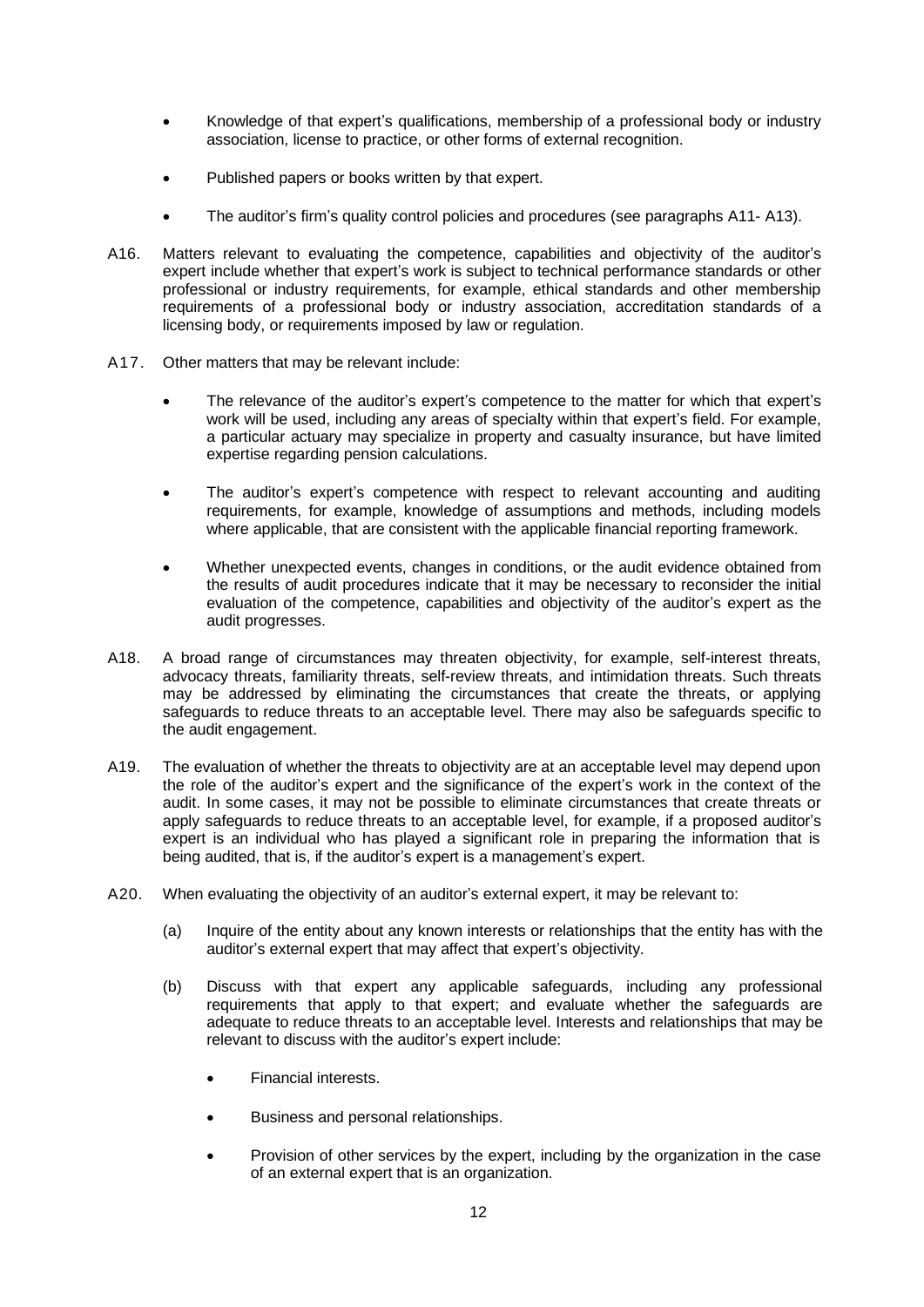In some cases, it may also be appropriate for the auditor to obtain a written representation from the auditor's external expert about any interests or relationships with the entity of which that expert is aware.

#### **Obtaining an Understanding of the Field of Expertise of the Auditor's Expert** (Ref: Para. 10)

- A21. The auditor may obtain an understanding of the auditor's expert's field of expertise through the means described in paragraph A7, or through discussion with that expert.
- A22. Aspects of the auditor's expert's field relevant to the auditor's understanding may include:
	- Whether that expert's field has areas of specialty within it that are relevant to the audit (see paragraph A17).
	- Whether any professional or other standards, and regulatory or legal requirements apply.
	- What assumptions and methods, including models where applicable, are used by the auditor's expert, and whether they are generally accepted within that expert's field and appropriate for financial reporting purposes.
	- The nature of internal and external data or information the auditor's expert uses.

#### **Agreement with the Auditor's Expert** (Ref: Para. 11)

- A23. The nature, scope and objectives of the auditor's expert's work may vary considerably with the circumstances, as may the respective roles and responsibilities of the auditor and the auditor's expert, and the nature, timing and extent of communication between the auditor and the auditor's expert. It is therefore required that these matters are agreed between the auditor and the auditor's expert regardless of whether the expert is an auditor's external expert or an auditor's internal expert.
- A24. The matters noted in paragraph 8 may affect the level of detail and formality of the agreement between the auditor and the auditor's expert, including whether it is appropriate that the agreement be in writing. For example, the following factors may suggest the need for more a detailed agreement than would otherwise be the case, or for the agreement to be set out in writing:
	- The auditor's expert will have access to sensitive or confidential entity information.
	- The respective roles or responsibilities of the auditor and the auditor's expert are different from those normally expected.
	- Multi-jurisdictional legal or regulatory requirements apply.
	- The matter to which the auditor's expert's work relates is highly complex.
	- The auditor has not previously used work performed by that expert.
	- The greater the extent of the auditor's expert's work, and its significance in the context of the audit.
- A25. The agreement between the auditor and an auditor's external expert is often in the form of an engagement letter. The Appendix lists matters that the auditor may consider for inclusion in such an engagement letter, or in any other form of agreement with an auditor's external expert.
- A26. When there is no written agreement between the auditor and the auditor's expert, evidence of the agreement may be included in, for example: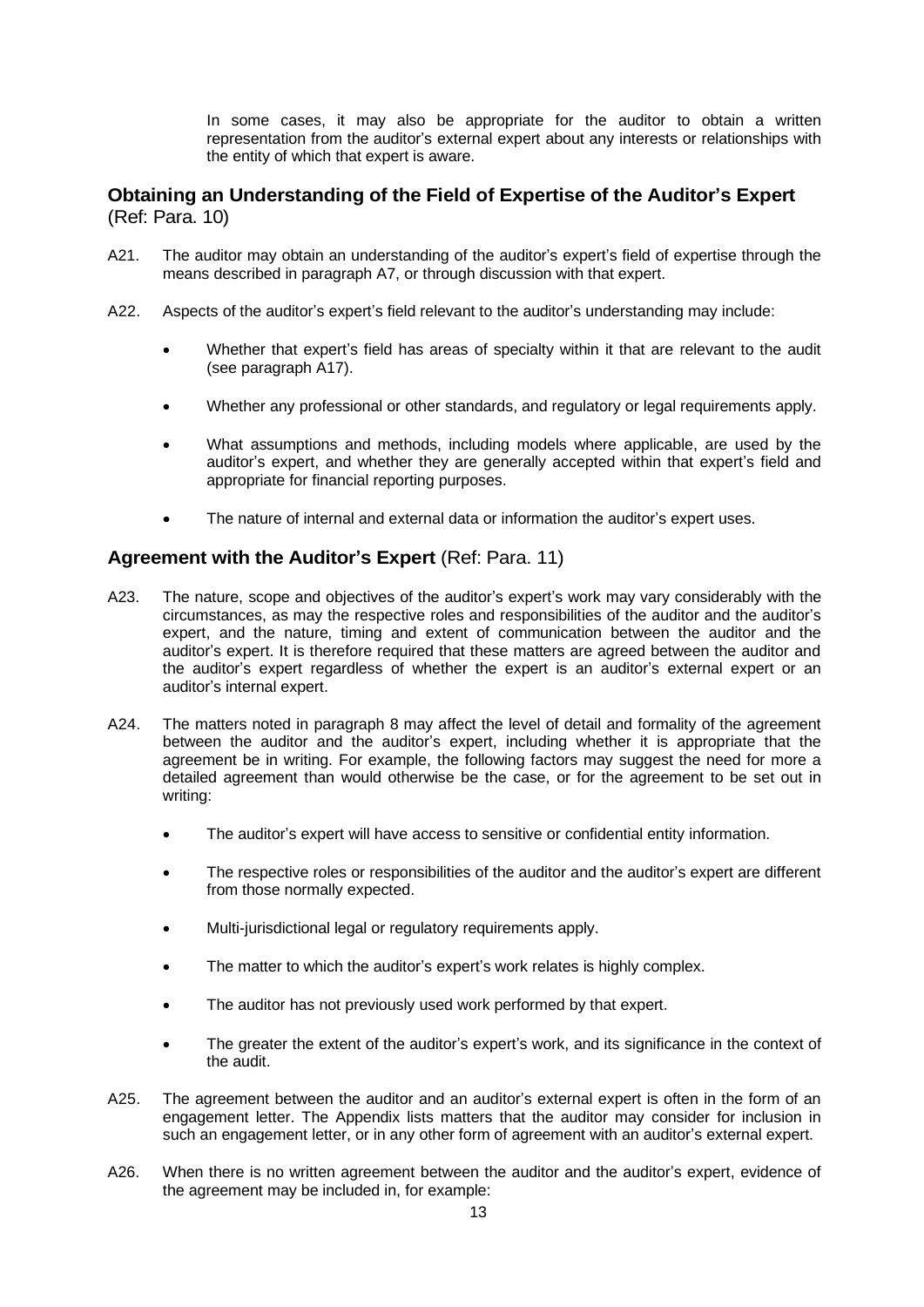- Planning memoranda, or related working papers such as the audit program.
- The policies and procedures of the auditor's firm. In the case of an auditor's internal expert, the established policies and procedures to which that expert is subject may include particular policies and procedures in relation to that expert's work. The extent of documentation in the auditor's working papers depends on the nature of such policies and procedures. For example, no documentation may be required in the auditor's working papers if the auditor's firm has detailed protocols covering the circumstances in which the work of such an expert is used.

#### *Nature, Scope and Objectives of Work* (Ref: Para. 11(a))

A27. It may often be relevant when agreeing on the nature, scope and objectives of the auditor's expert's work to include discussion of any relevant technical performance standards or other professional or industry requirements that the expert will follow.

#### *Respective Roles and Responsibilities* (Ref: Para. 11(b))

- A28. Agreement on the respective roles and responsibilities of the auditor and the auditor's expert may include:
	- Whether the auditor or the auditor's expert will perform detailed testing of source data.
	- Consent for the auditor to discuss the auditor's expert's findings or conclusions with the entity and others, and to include details of that expert's findings or conclusions in the basis for a modified opinion in the auditor's report, if necessary (see paragraph A42).
	- Any agreement to inform the auditor's expert of the auditor's conclusions concerning that expert's work.

#### *Working Papers*

A29. Agreement on the respective roles and responsibilities of the auditor and the auditor's expert may also include agreement about access to, and retention of, each other's working papers. When the auditor's expert is a member of the engagement team, that expert's working papers form part of the audit documentation. Subject to any agreement to the contrary, auditor's external experts' working papers are their own and do not form part of the audit documentation.

#### *Communication* (Ref: Para. 11(c))

A30. Effective two-way communication facilitates the proper integration of the nature, timing and extent of the auditor's expert's procedures with other work on the audit, and appropriate modification of the auditor's expert's objectives during the course of the audit. For example, when the work of the auditor's expert relates to the auditor's conclusions regarding a significant risk, both a formal written report at the conclusion of that expert's work, and oral reports as the work progresses, may be appropriate. Identification of specific partners or staff who will liaise with the auditor's expert, and procedures for communication between that expert and the entity, assists timely and effective communication, particularly on larger engagements.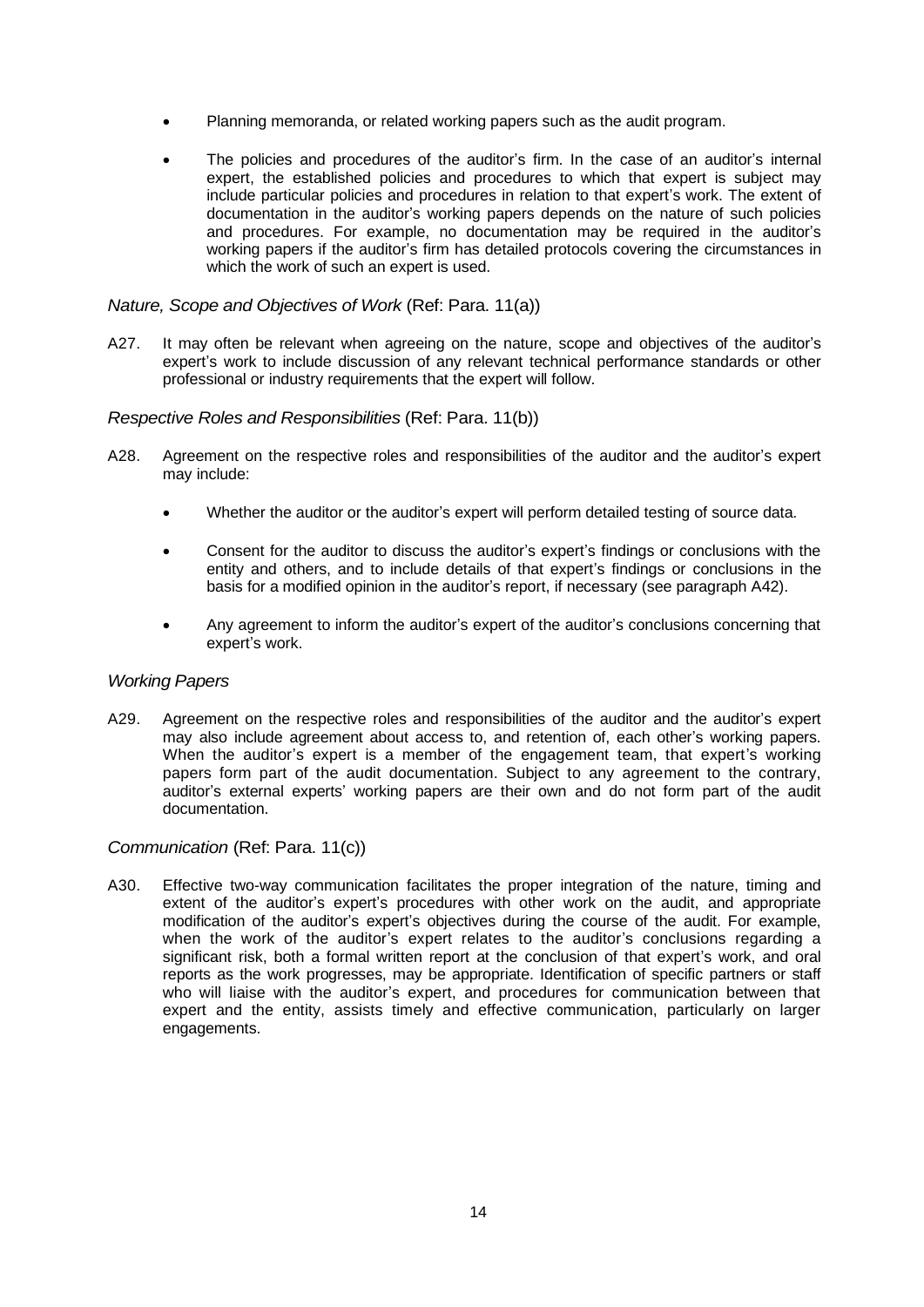#### *Confidentiality* (Ref: Para. 11(d))

A31. It is necessary for the confidentiality provisions of relevant ethical requirements that apply to the auditor also to apply to the auditor's expert. Additional requirements may be imposed by law or regulation. The entity may also have requested that specific confidentiality provisions be agreed with auditor's external experts.

#### **Evaluating the Adequacy of the Auditor's Expert's Work** (Ref: Para. 12)

A32. The auditor's evaluation of the auditor's expert's competence, capabilities and objectivity, the auditor's familiarity with the auditor's expert's field of expertise, and the nature of the work performed by the auditor's expert affect the nature, timing and extent of audit procedures to evaluate the adequacy of that expert's work for the auditor's purposes.

#### *The Findings and Conclusions of the Auditor's Expert* (Ref: Para. 12(a))

- A33. Specific procedures to evaluate the adequacy of the auditor's expert's work for the auditor's purposes may include:
	- Inquiries of the auditor's expert.
	- Reviewing the auditor's expert's working papers and reports.
	- Corroborative procedures, such as:
		- o Observing the auditor's expert's work;
		- o Examining published data, such as statistical reports from reputable, authoritative sources;
		- o Confirming relevant matters with third parties;
		- o Performing detailed analytical procedures; and
		- o Reperforming calculations.
	- Discussion with another expert with relevant expertise when, for example, the findings or conclusions of the auditor's expert are not consistent with other audit evidence.
	- Discussing the auditor's expert's report with management.
- A34. Relevant factors when evaluating the relevance and reasonableness of the findings or conclusions of the auditor's expert, whether in a report or other form, may include whether they are:
	- Presented in a manner that is consistent with any standards of the auditor's expert's profession or industry;
	- Clearly expressed, including reference to the objectives agreed with the auditor, the scope of the work performed and standards applied;
	- Based on an appropriate period and take into account subsequent events, where relevant;
	- Subject to any reservation, limitation or restriction on use, and if so, whether this has implications for the auditor; and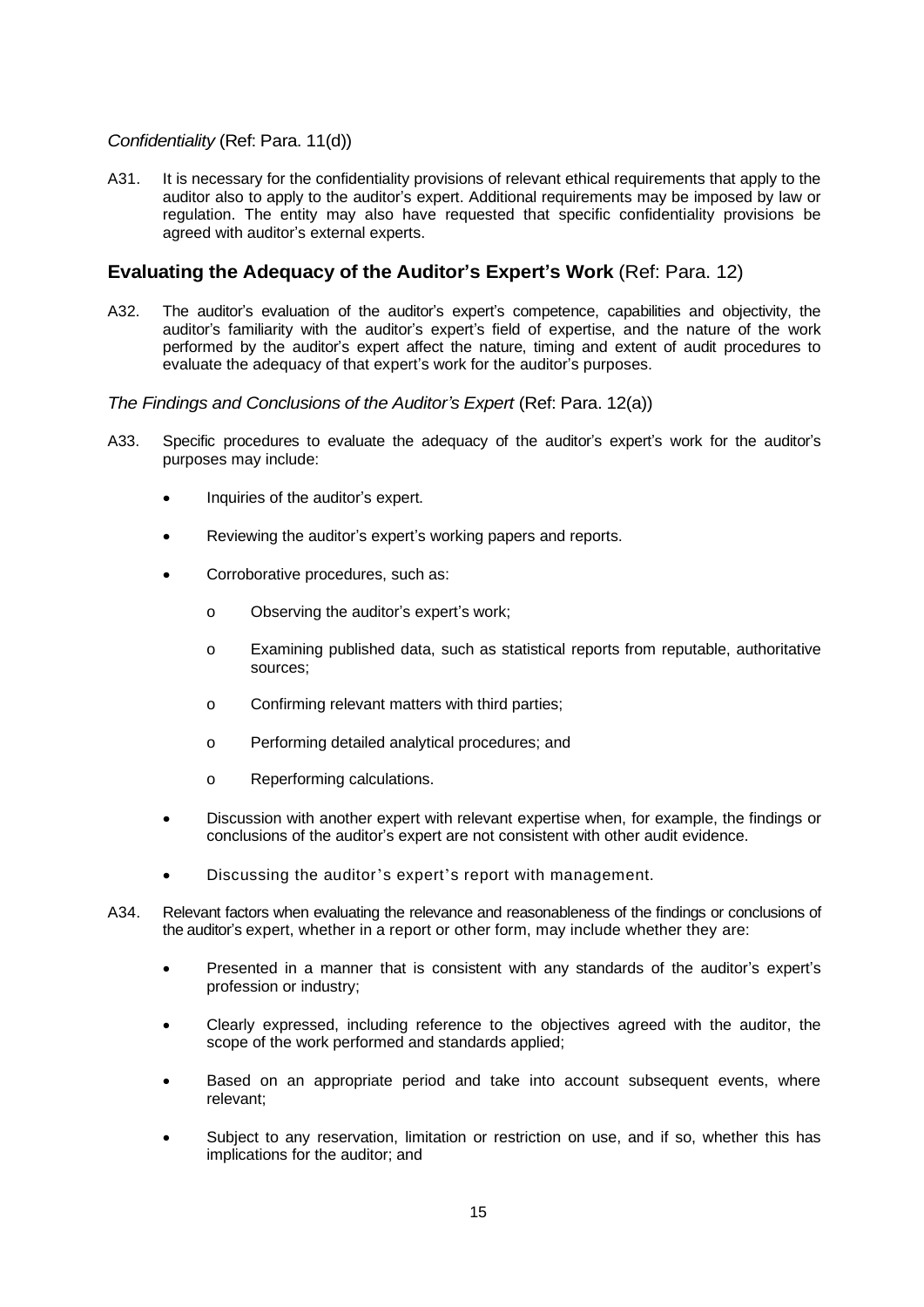• Based on appropriate consideration of errors or deviations encountered by the auditor's expert.

#### *Assumptions, Methods and Source Data*

Assumptions and Methods (Ref: Para. 12(b))

- A35. When the auditor's expert's work is to evaluate underlying assumptions and methods, including models where applicable, used by management in developing an accounting estimate, the auditor's procedures are likely to be primarily directed to evaluating whether the auditor's expert has adequately reviewed those assumptions and methods. When the auditor's expert's work is to develop an auditor's point estimate or an auditor's range for comparison with management's point estimate, the auditor's procedures may be primarily directed to evaluating the assumptions and methods, including models where appropriate, used by the auditor's expert.
- A36. SSA 540<sup>13</sup> discusses the assumptions and methods used by management in making accounting estimates, including the use in some cases of highly specialized, entity-developed models. Although that discussion is written in the context of the auditor obtaining sufficient appropriate audit evidence regarding management's assumptions and methods, it may also assist the auditor when evaluating an auditor's expert's assumptions and methods.
- A37. When an auditor's expert's work involves the use of significant assumptions and methods, factors relevant to the auditor's evaluation of those assumptions and methods include whether they are:
	- Generally accepted within the auditor's expert's field;
	- Consistent with the requirements of the applicable financial reporting framework;
	- Dependent on the use of specialized models; and
	- Consistent with those of management, and if not, the reason for, and effects of, the differences.

Source Data Used by the Auditor's Expert (Ref: Para. 12(c))

- A38. When an auditor's expert's work involves the use of source data that is significant to that expert's work, procedures such as the following may be used to test that data:
	- Verifying the origin of the data, including obtaining an understanding of, and where applicable testing, the internal controls over the data and, where relevant, its transmission to the expert.
	- Reviewing the data for completeness and internal consistency.
- A39. In many cases, the auditor may test source data. However, in other cases, when the nature of the source data used by an auditor's expert is highly technical in relation to the expert's field, that expert may test the source data. If the auditor's expert has tested the source data, inquiry of that expert by the auditor, or supervision or review of that expert's tests may be an appropriate way for the auditor to evaluate that data's relevance, completeness, and accuracy.

<sup>&</sup>lt;sup>13</sup> SSA 540, "Auditing Accounting Estimates, Including Fair Value Accounting Estimates, and Related Disclosures," paragraphs 8, 13 and 15.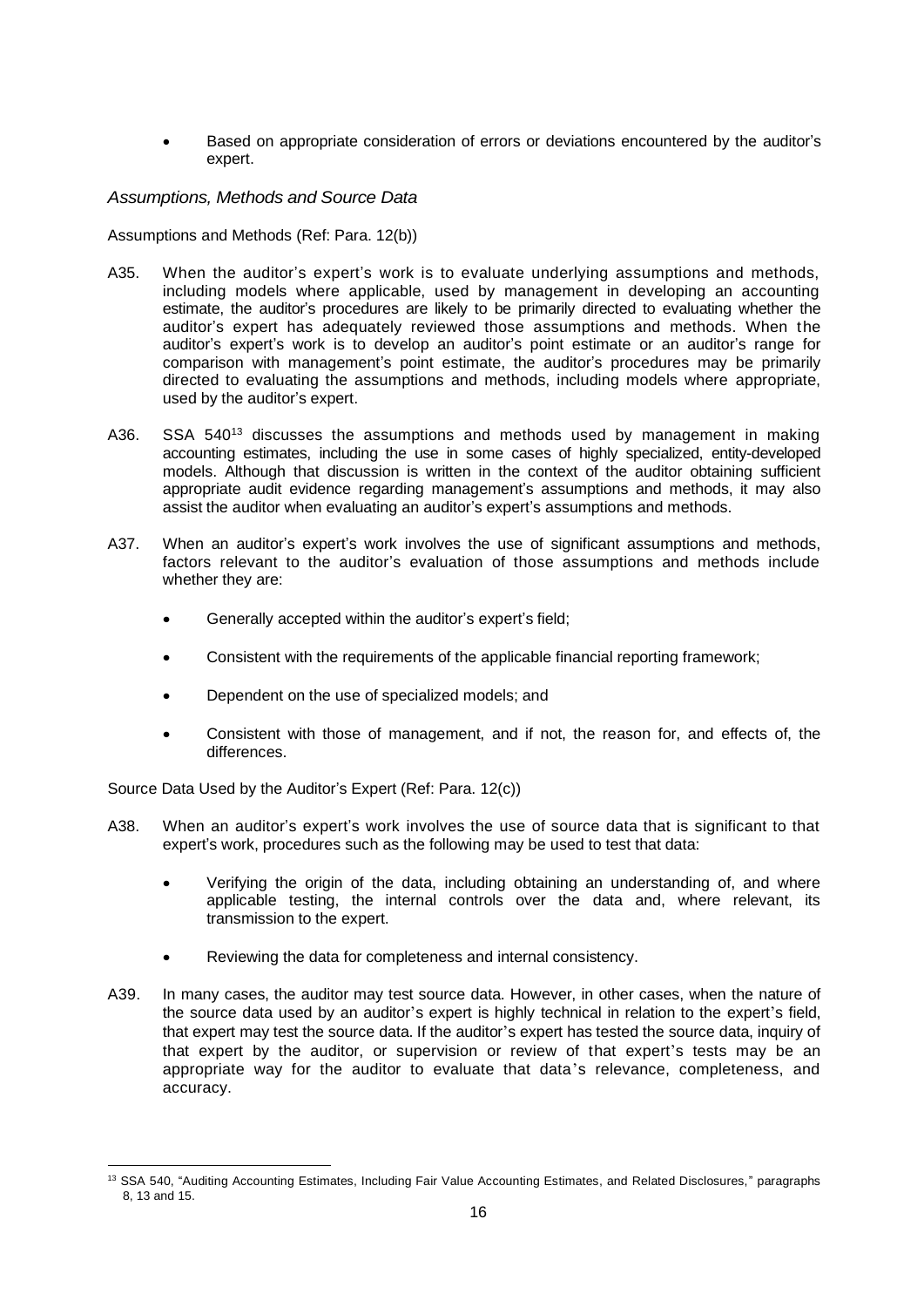#### *Inadequate Work* (Ref: Para. 13)

A40. If the auditor concludes that the work of the auditor's expert is not adequate for the auditor's purposes and the auditor cannot resolve the matter through the additional audit procedures required by paragraph 13, which may involve further work being performed by both the expert and the auditor, or include employing or engaging another expert, it may be necessary to express a modified opinion in the auditor's report in accordance with SSA 705 because the auditor has not obtained sufficient appropriate audit evidence.<sup>14</sup>

#### **Reference to the Auditor's Expert in the Auditor's Report** (Ref: Para. 14-15)

- A41. In some cases, law or regulation may require a reference to the work of an auditors expert, for example, for the purposes of transparency in the public sector.
- A42. It may be appropriate in some circumstances to refer to the auditors expert in an auditors report containing a modified opinion, to explain the nature of the modification. In such circumstances, the auditor may need the permission of the auditors expert before making such a reference.

<sup>&</sup>lt;sup>14</sup> SSA 705, "Modifications to the Opinion in the Independent Auditor's Report," paragraph 6(b).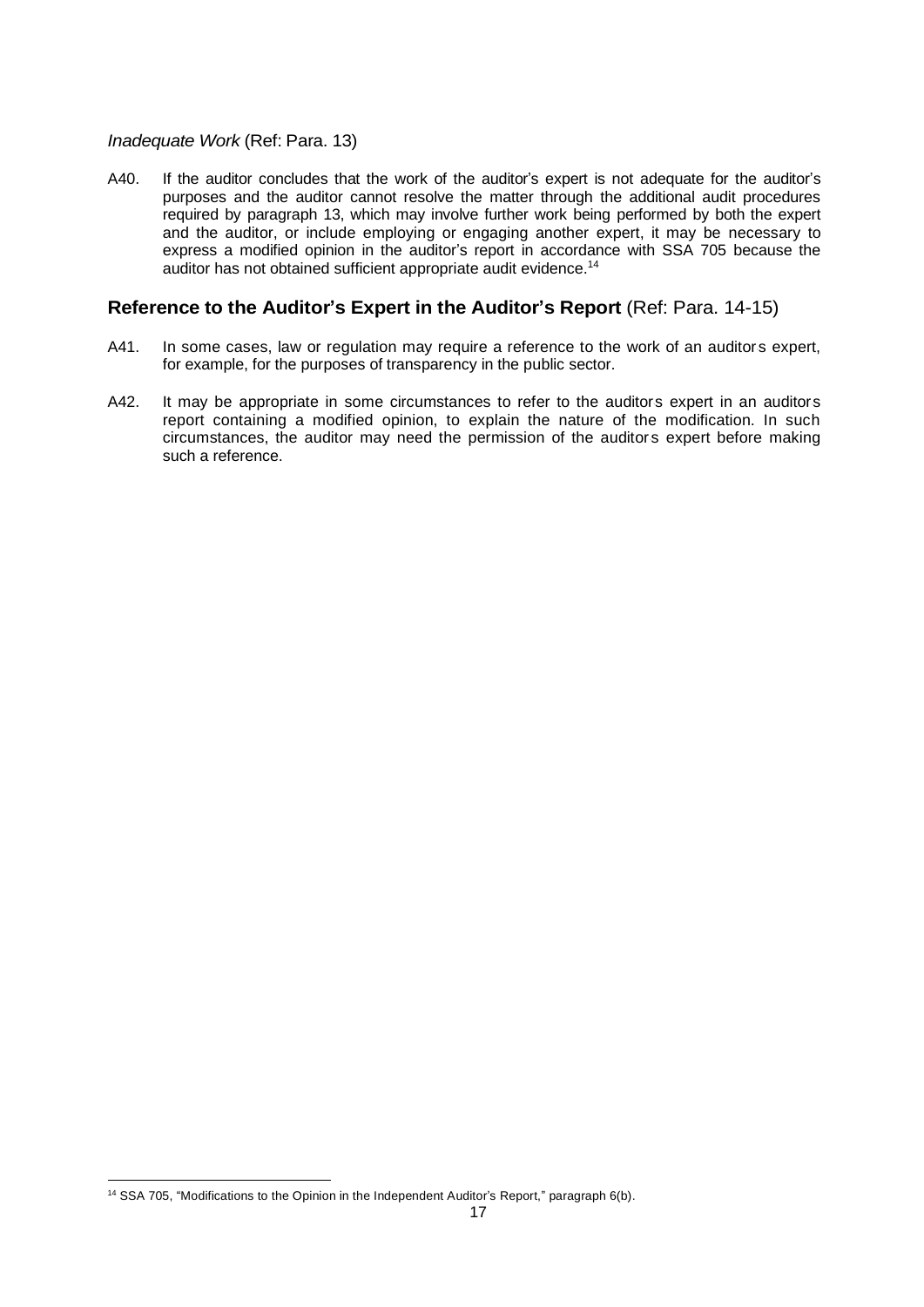# **Considerations for Agreement between the Auditor and an Auditor's External Expert**

This Appendix lists matters that the auditor may consider for inclusion in any agreement with an auditor's external expert. The following list is illustrative and is not exhaustive; it is intended only to be a guide that may be used in conjunction with the considerations outlined in this SSA. Whether to include particular matters in the agreement depends on the circumstances of the engagement. The list may also be of assistance in considering the matters to be included in an agreement with an auditor's internal expert.

#### **Nature, Scope and Objectives of the Auditor's External Expert's Work**

- The nature and scope of the procedures to be performed by the auditor's external expert.
- The objectives of the auditor's external expert's work in the context of materiality and risk considerations concerning the matter to which the auditor's external expert's work relates, and, when relevant, the applicable financial reporting framework.
- Any relevant technical performance standards or other professional or industry requirements the auditor's external expert will follow.
- The assumptions and methods, including models where applicable, the auditor's external expert will use, and their authority.
- The effective date of, or when applicable the testing period for, the subject matter of the auditor's external expert's work, and requirements regarding subsequent events.

#### **The Respective Roles and Responsibilities of the Auditor and the Auditor's External Expert**

- Relevant auditing and accounting standards, and relevant regulatory or legal requirements.
- The auditor's external expert's consent to the auditor's intended use of that expert's report, including any reference to it, or disclosure of it, to others, for example reference to it in the basis for a modified opinion in the auditor's report, if necessary, or disclosure of it to management or an audit committee.
- The nature and extent of the auditor's review of the auditor's external expert's work.
- Whether the auditor or the auditor's external expert will test source data.
- The auditor's external expert's access to the entity's records, files, personnel and to experts engaged by the entity.
- Procedures for communication between the auditor's external expert and the entity.
- The auditor's and the auditor's external expert's access to each other's working papers.
- Ownership and control of working papers during and after the engagement, including any file retention requirements.
- The auditor's external expert's responsibility to perform work with due skill and care.